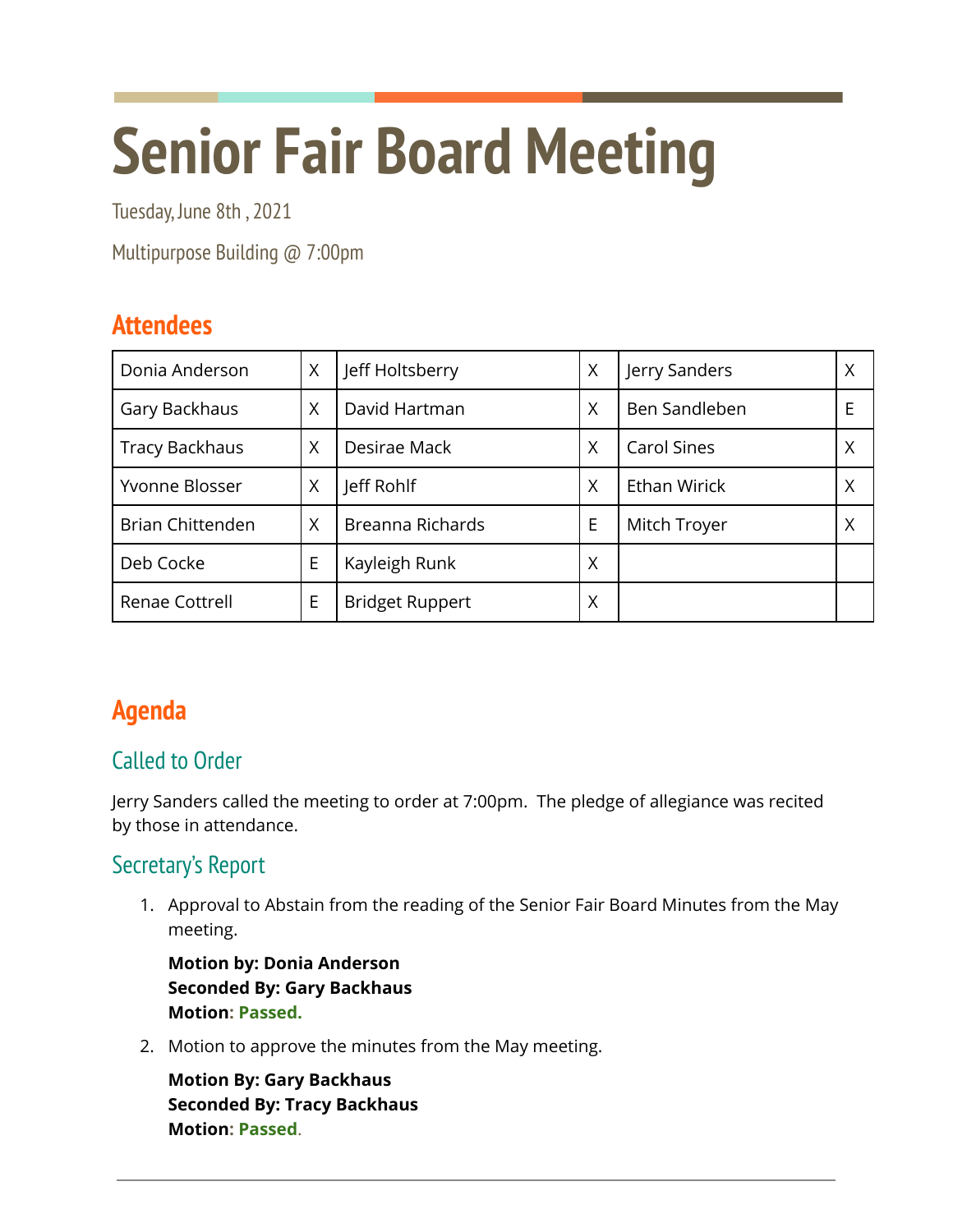## Financial Report

- 1. Got a notice from the ODA that we are getting a \$50,000.00 Grant
- 2. Got the invoice for Fair Publishing House for ribbons.
- 3. **Motion By: Brian Chittenden -** Pay the month of June's bills. **Seconded By: Carol Sines Motion Passed**.
- 4. **Motion By: Tracy Backhaus -** Approve the treasures report as reported. **Seconded By: Carol Sines Motion Passed.**
- 5. **Motion By: - Seconded By: Motion Passed**.

## Correspondence:

1.

## Guests:

- 1. Kelli Johnson- Royalty Court: Needs a budget for banners, crowns and other stuff that she needs. Needs a wagon with straw for the parade and wants the court from last year to join them. Needs passes for the judges
- 2. Rick Hendrick- Would like to make the Defiance County Demo Derby bigger. They are not going to be working with Williams County this year.
- 3. David Miller- They are going with Defiance City Beverage for alcohol this year. They are going to do sponsorship and everything as done in the past. Friday night's show will be from 7-11 pm.

## Committees:

- 1. E Board:
- 2. Craft Show raise around 900-1300
- 3. Brian is getting radios ordered and is working on lawn mower tractor pulls
- 4. Carol is working on deciding on what to do for the lunch for Sr. and Vets day
- 5. Tracy is working on getting the plans for the ag hall, turned in copy of fair tab
- 6. Gary has been working on harness racing and got contracts out
- 7. Donia is working on a shuttle schedule
- 8. Jeff H has been working on getting stuff ready for truck drags and pulls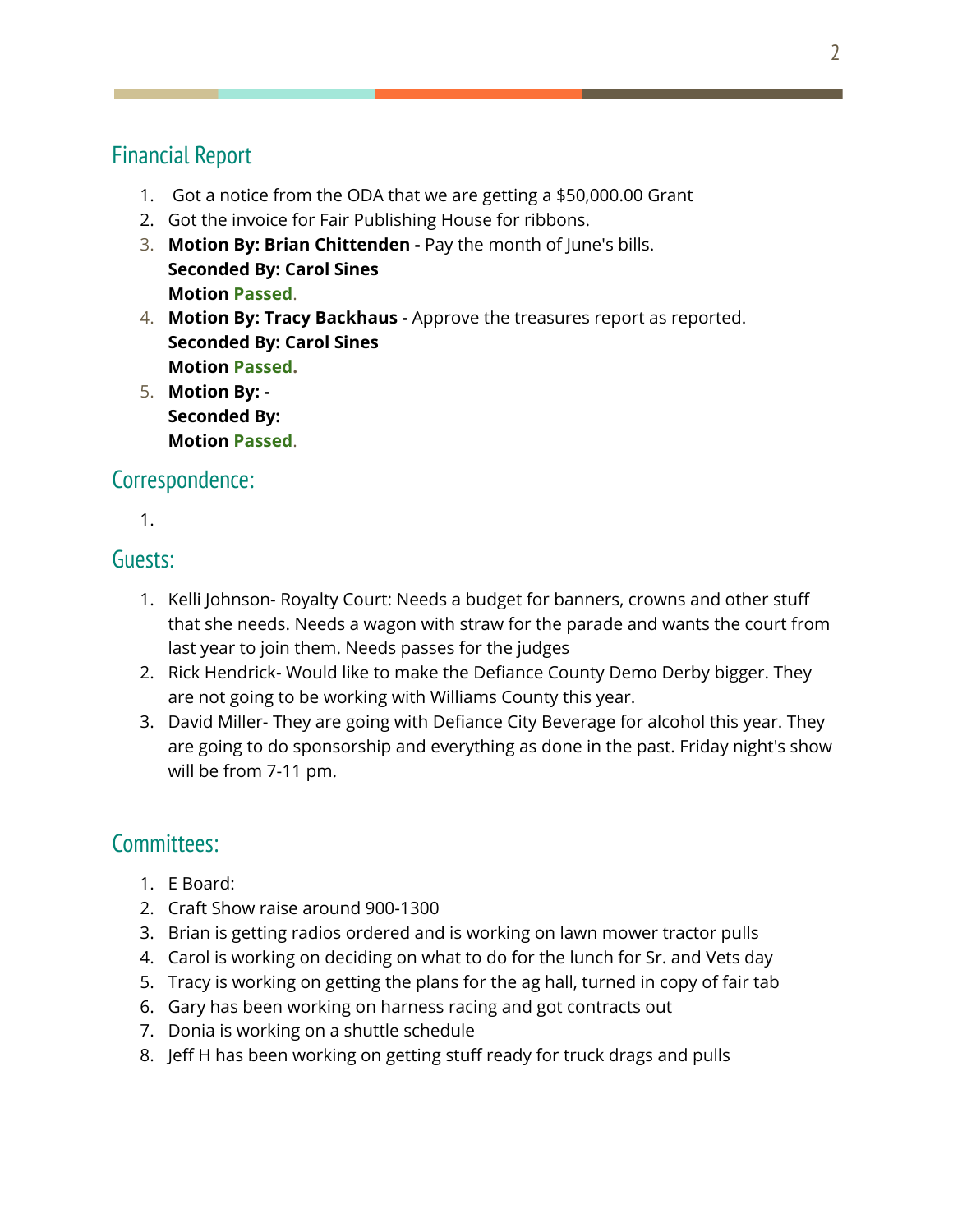### Old Business

- 1. Fair Vet Dr. Harr and Dr. Bowen are interested in having her at the fair maybe next year. They would like her to get more time away from the 4h kids before coming back.
- 2. Fair Tab
- 3. Report from County Commissioners meeting-
- 4. Remove tree by Ag Hall
- 5. Door Order

## New Business

- 1. Drag Race in July or August prior to fair
- 2. Campground Report
- 3. Need a count for how many tints we need
- 4. People need to pay insurance and people need to sign Code of Conduct Forms
- 5. **Motion By: Carol Sines-** To allow the Christmas Cruise Thru to trim the oak tree behind the harness racing barn **Seconded By: Mitch Troyer Motion Passed**.
- 6. **Motion By: -** To allow Mainly Marathon use the fairgrounds for their race for 250.00 with a 250.00 deposit including bathrooms and electrical. **Seconded By: Brian Chittenden Motion Passed**.
- 7. **Motion By: Tracy Backhaus-** To allow Kelli Johnson to buy for 2 years out for the stuff that she needs for Royalty Court.

**Seconded By: Brian Chittenden Motion Passed**.

8. **Motion By: Carol Sines -** That we give the King and Queen an \$100.00 gift card for gas and the attendants get \$50.00

#### **Seconded By: Yvonne Blosser**

**Motion Passed**.

9. **Motion By: Desirae Mack-** To have the Farmer Fire Department pay 500.00 A year for the next 3 years with them giving an extra money to help with improvements to the beer garden area.

#### **Seconded By: Donia Anderson**

#### **Motion Failed**

#### **One Sustained**

10. **Motion By: David Hartman-** To have the Farmer Fire Department pay 750.00 with putting back 250.00 each year for improvements.

#### **Seconded By: Gary Backhaus**

#### **Motion Passed**.